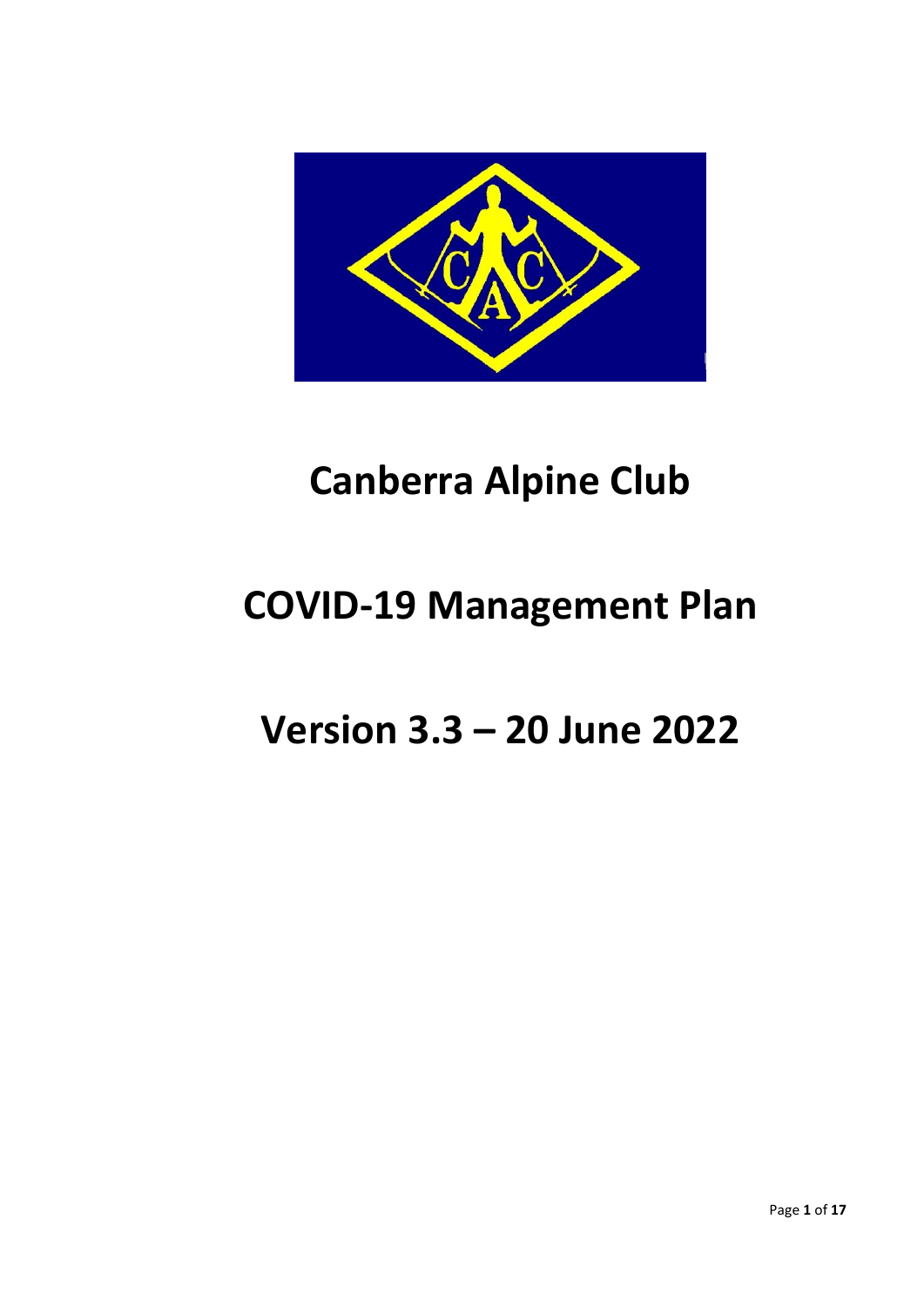# Contents

| 1.  |                                                                     |  |  |  |  |  |  |  |
|-----|---------------------------------------------------------------------|--|--|--|--|--|--|--|
| 2.  |                                                                     |  |  |  |  |  |  |  |
| 3.  |                                                                     |  |  |  |  |  |  |  |
| 4.  |                                                                     |  |  |  |  |  |  |  |
| 5.  |                                                                     |  |  |  |  |  |  |  |
| 6.  |                                                                     |  |  |  |  |  |  |  |
| 6.1 |                                                                     |  |  |  |  |  |  |  |
| 6.2 |                                                                     |  |  |  |  |  |  |  |
| 6.3 |                                                                     |  |  |  |  |  |  |  |
| 6.4 |                                                                     |  |  |  |  |  |  |  |
| 6.5 |                                                                     |  |  |  |  |  |  |  |
| 6.6 |                                                                     |  |  |  |  |  |  |  |
| 6.7 |                                                                     |  |  |  |  |  |  |  |
| 6.8 |                                                                     |  |  |  |  |  |  |  |
| 6.9 |                                                                     |  |  |  |  |  |  |  |
| 7.  |                                                                     |  |  |  |  |  |  |  |
| 7.1 |                                                                     |  |  |  |  |  |  |  |
| 7.2 |                                                                     |  |  |  |  |  |  |  |
| 7.3 |                                                                     |  |  |  |  |  |  |  |
| 8.  |                                                                     |  |  |  |  |  |  |  |
|     | Attachment A – Risk assessment – Perisher and Jindabyne Lodges  11  |  |  |  |  |  |  |  |
|     | Attachment B - Risk assessment - Work parties and social events  15 |  |  |  |  |  |  |  |
|     |                                                                     |  |  |  |  |  |  |  |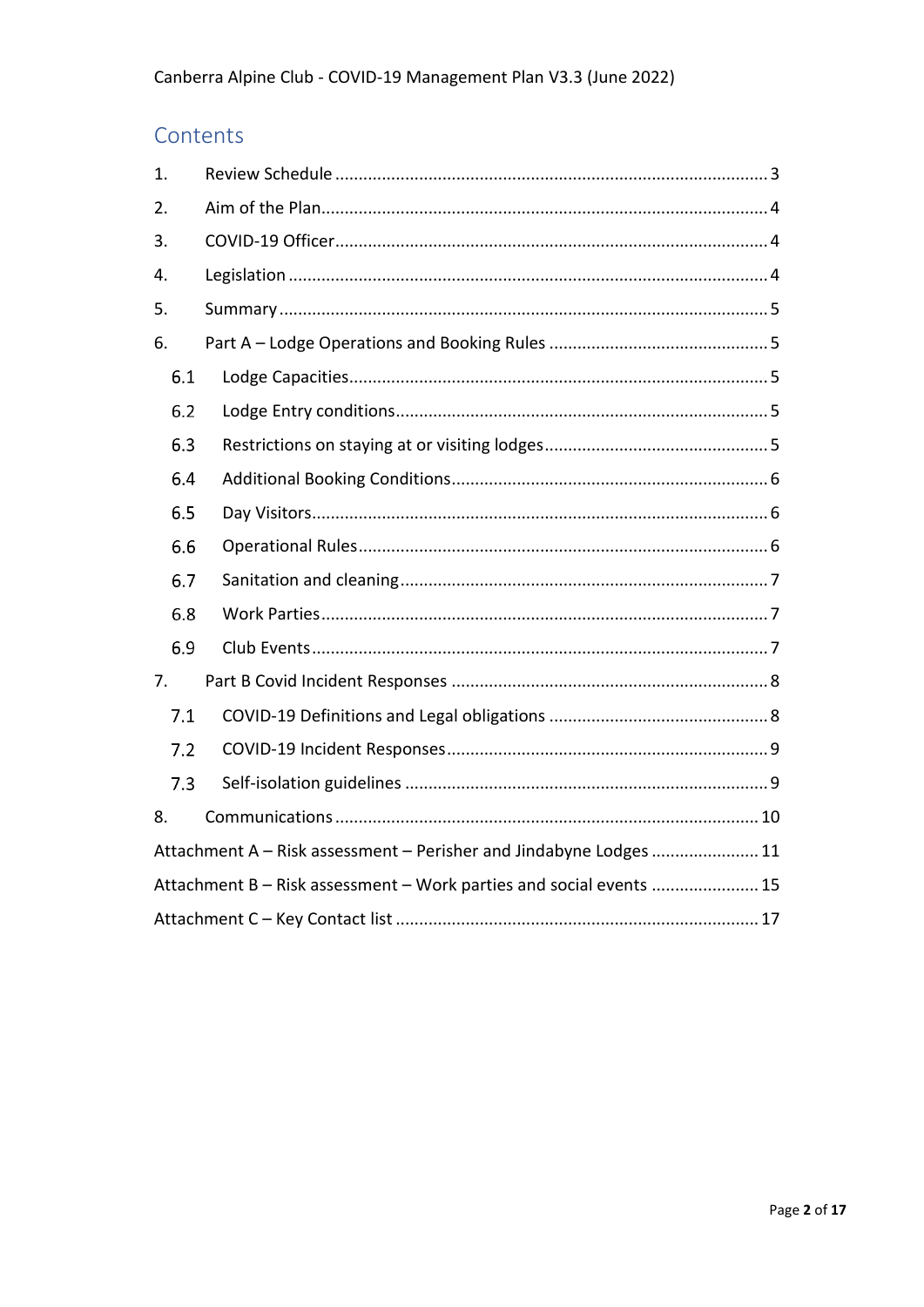# <span id="page-2-0"></span>1. **Review Schedule**

| <b>Review date</b> | <b>Version</b>    | Author/s | <b>Changes</b>                                                                                      |
|--------------------|-------------------|----------|-----------------------------------------------------------------------------------------------------|
| 04/04/2020         | V <sub>0.01</sub> |          | Initial Draft / Revisions                                                                           |
| to                 | to                |          |                                                                                                     |
| 14/06/2020         | V <sub>0.14</sub> |          |                                                                                                     |
| 15/06/2020         | V1.0              |          | Approved version for "active" release                                                               |
| 07/06/2021         | V <sub>2.0</sub>  |          | Updated for 2021 Winter season                                                                      |
| 01/02/2022         | V3.0              |          | Updated version following NSW and<br>ACT relaxation of restrictions                                 |
| 03/03/2022         | V3.1              |          | Updated version following SLOPES legal<br>advice                                                    |
| 11/04/2022         | V3.2              |          | Removal of covid acknowledgement<br>form<br>requirement<br>and<br>separate<br>bedroom booking rule. |
| 20/06/2022         | V3.3              |          | Updated for 2022 Winter season                                                                      |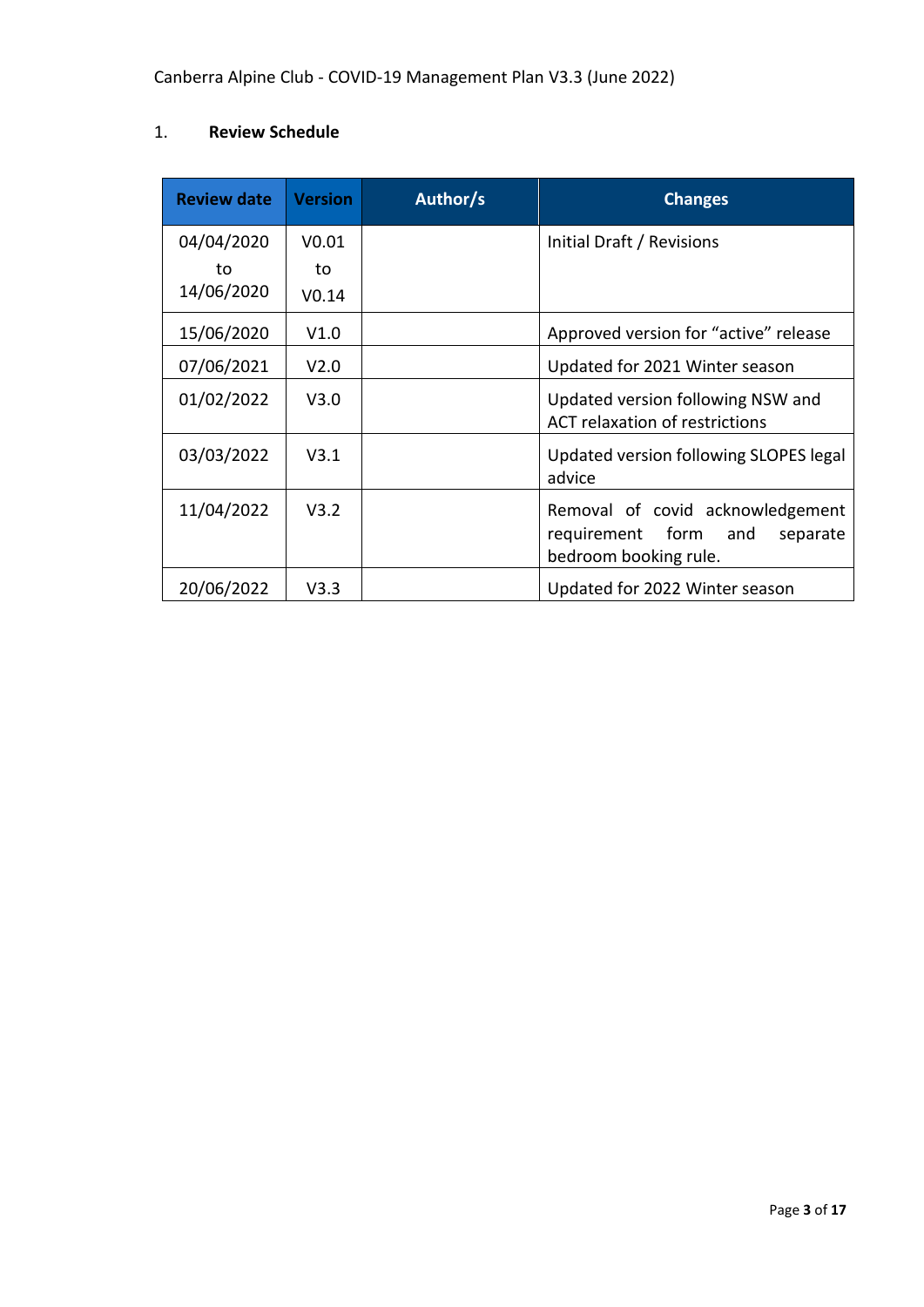## <span id="page-3-0"></span>2. **Aim of the Plan**

To keep the functions of the Canberra Alpine Club (CAC) going to the maximum extent allowable by government regulations and community expectations during the COVID-19 pandemic period. Policies and decisions about club activities and lodge availability will be balanced against the need for the safety of members, guests, visitors and staff. The health and wellbeing of all our members, guests, visitors and staff is paramount and, as such, they are all required to comply with all relevant directions and conditions in this COVID-19 Management Plan (the Plan). The Plan will also seek to protect the financial viability of the Club.

In accordance with General Rule 1.2 of the CAC Bylaws, the Plan takes precedence over the [By-laws](http://www.cac.org.au/?page_id=1195) to the extent of any inconsistencies.

This Plan has been developed as a living document and will be amended as conditions and regulations change.

Throughout this plan, "guest" is used to refer to anyone staying at a Club lodge, whether a member or a guest.

**This plan is in addition to any state or federal government regulations and restrictions in place. All state and federal government restrictions and obligations must be followed in addition to any obligations in this plan. Where there is any inconsistency, state and federal government regulations take precedence over this plan to the extent of the inconsistency.**

### <span id="page-3-1"></span>3. **COVID-19 Officer**

The Committee has appointed a Club COVID-19 Officer as a central contact for COVID-19 matters.

### <span id="page-3-2"></span>4. **Legislation**

The COVID-19 Pandemic has caused significant disruption to all normal activities within Australia and worldwide.

To date the Commonwealth, state and territory governments rules stipulating legally enforceable prevention measures. Information on current restrictions is available at [www.nsw.gov.au/covid-19](http://www.nsw.gov.au/covid-19) for NSW, and [http://www.covid19.act.gov.au](http://www.covid19.act.gov.au/) for the ACT.

The Committee will be following the recommendations and directions of the Commonwealth Government, NSW State Government, ACT Government, and respective Government Departments e.g. Dept of Health, NSW National Parks Service, etc.

Within the Kosciuszko National Park (KNP) each lessee and licensee is obligated under the NSW Public Health Order to ensure that the COVID-19 Restrictions are adhered to on its premises.

While this Plan's focus is on COVID-19, it is also relevant to other infectious diseases, pandemics or other emergency situations.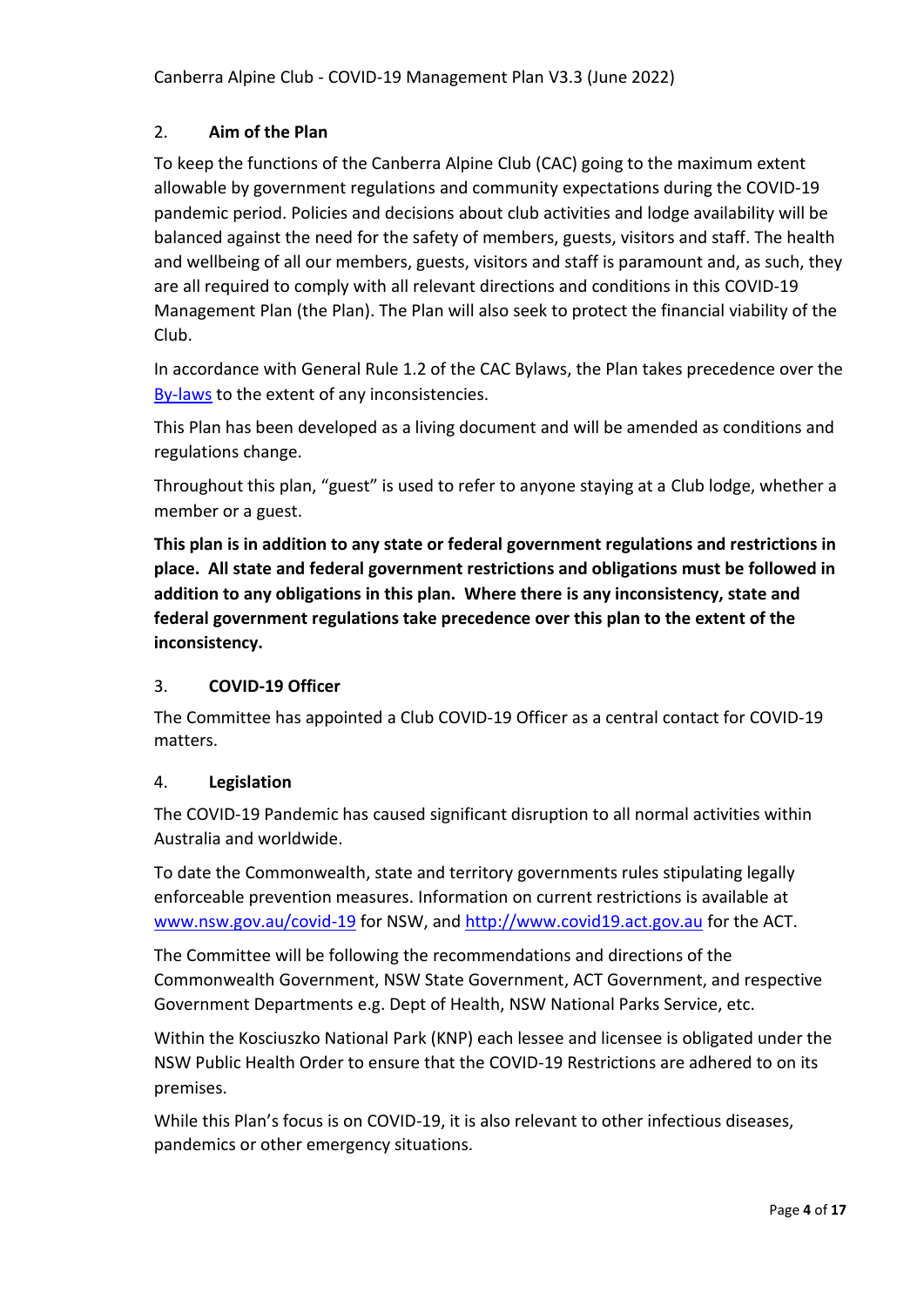Canberra Alpine Club - COVID-19 Management Plan V3.3 (June 2022)

### <span id="page-4-0"></span>5. **Summary**

This Plan is divided into two sections:

- Part A Lodge operations and booking rules
- Part B Covid incident responses

## <span id="page-4-1"></span>6. **Part A – Lodge Operations and Booking Rules**

#### <span id="page-4-2"></span> $6.1$ **Lodge Capacities**

A Risk Assessment has been conducted on each lodge (Perisher and Jindabyne) to identify the risks faced by the Club and determine the necessary preparations.

Refer to [Attachment A: Risk Assessment](#page-10-0) – Perisher and Jindabyne Lodges

It is anticipated that some restrictions may continue into the foreseeable future, e.g. social distancing, personal hygiene routines. **Members and guests must comply with all relevant government regulations in place at the time of their visit**. This is particularly important in the lodge common areas.

#### <span id="page-4-3"></span> $6.2$ **Lodge Entry conditions**

The following conditions will apply to all lodge entries:

- QR Code check-ins are not required.
- Masks are optional. However, all guests are strongly encouraged to bring a sufficient supply of masks, should they be required in the instance of a positive case.
- No proof of vaccination required.
- No requirement for providing negative PCR or RAT results. However, all guests are strongly encouraged to bring a sufficient supply of testing kits when staying at the lodges.

#### <span id="page-4-4"></span>6.3 **Restrictions on staying at or visiting lodges**

Members and guests may **not** use a Club lodge as a place of residence during a lockdown or stay at home order.

Members should note that restrictions may change rapidly and should be prepared for their booking to be cancelled pro-actively by the Committee (or by the Admin Officer on behalf of the Committee) if circumstances change.

A member, guest, or day visitor (including tradesmen) may not stay at or visit a lodge in any of the following circumstances. In any of these cases, their booking (where applicable) must be cancelled and they will receive a full credit or refund. As per By-laws booking rule 12.5, refunds will be held as credit by default.

- They have returned a Positive RAT or PCR test in the seven days prior to their booking.
- They are unwell with COVID-19 symptoms.
- They are required to self-isolate by any government health regulation.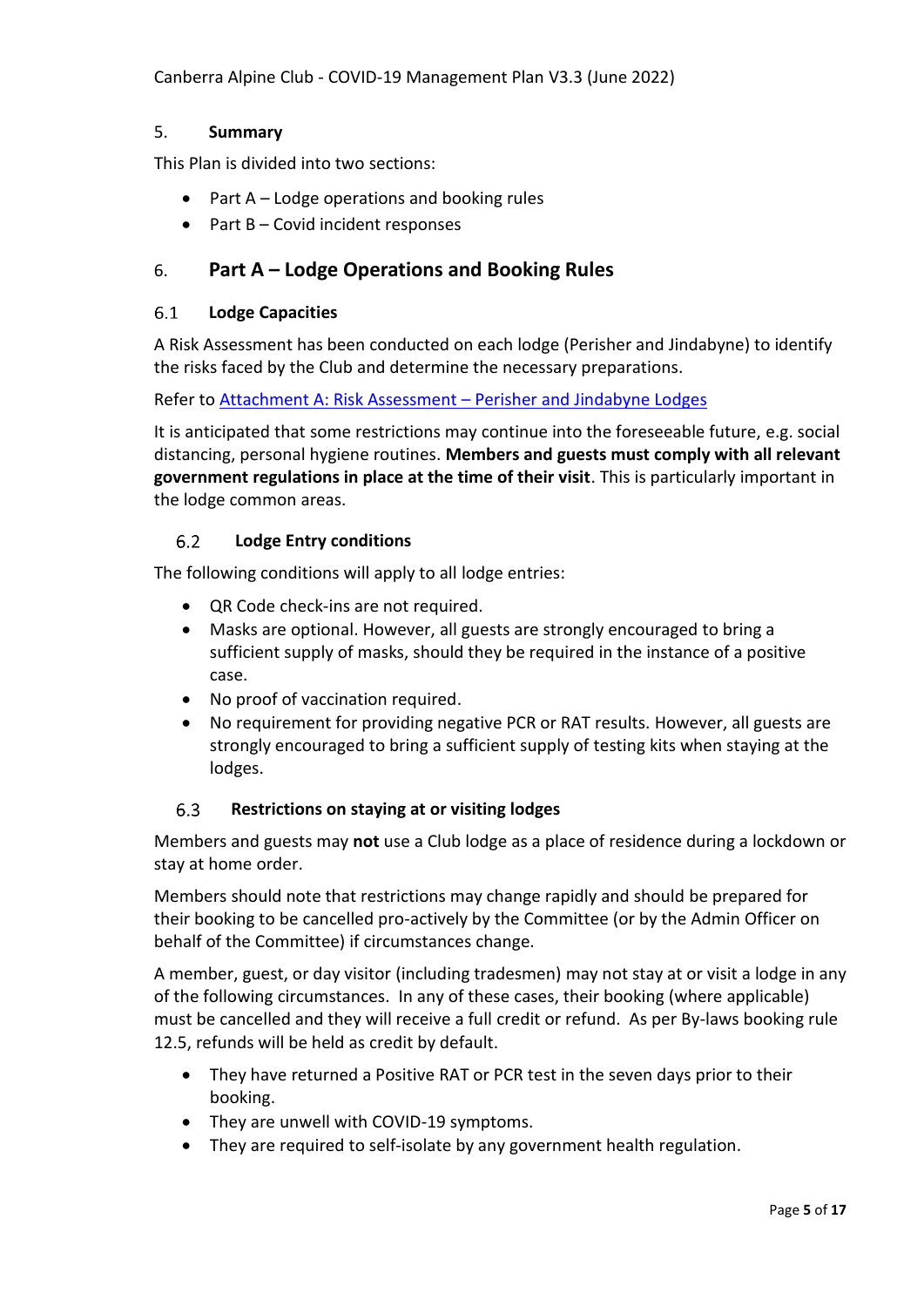• They would be in contravention of any government health directive, lockdown, stay at home order, or movement restriction.

Bookings that are cancelled by the Committee (or the Admin Officer on behalf of the Committee) will also receive a full credit or refund.

If members plan to cancel a booking, this should be done as early as possible to allow others to use the accommodation where possible.

#### <span id="page-5-0"></span> $6.4$ **Additional Booking Conditions**

As specified in General Rule 1.2 of the Club By-laws, bookings are subject to the restrictions and conditions contained in this Plan, which are in addition to existing By-laws. Based on the current government regulations and advice, the following conditions apply:

- In the event that restrictions are imposed that cause a lodge to have numbers restricted, and bookings must be cancelled due to a decision by the Committee, the most recently confirmed booking(s) will be cancelled first. These cancelled bookings will receive a full refund.
- People staying or visiting a Club lodge are expected to take responsibility for assessing their own risk of acquiring COVID-19.
- The Club will not be liable for any health costs that a member and guest may incur as a result of staying at a lodge.
- All members and guests are required to obey any Club directions during any COVID-19 incidents. This may include compulsory short-term self-isolation at a lodge during a possible COVID-19 incident.
- All members and guests should monitor government information of exposure locations prior to any visit to a lodge, to ensure that they have not visited any locations of concern.
- Members and guests are required to comply with Committee or Health authority directions, especially a direction to stay within or leave the lodge.
- All bookings must include details of all members and guests staying at a lodge.
- All bookings (and booking changes) must be received no later than 10am the day the booking commences, unless approved by the Club Administration Officer.
- Bookings will not be spread across rooms unless necessary.
- Bookings for unaccompanied guests (i.e. where a guest is not accompanied by the member who sponsors the booking) require Committee approval.
- Bookings by Associated Organisations require Committee approval.
- All members and guests staying in a lodge are encouraged to get vaccinated for seasonal flu and COVID-19.
- Booking cancellations because of inability to obtain a lift ticket will be subject to the normal cancellation policies.

#### <span id="page-5-1"></span> $6.5$ **Day Visitors**

Day visitors (including tradesmen) are allowed at a lodge without prior authorisation provided they comply with all relevant regulations.

#### <span id="page-5-2"></span>6.6 **Operational Rules**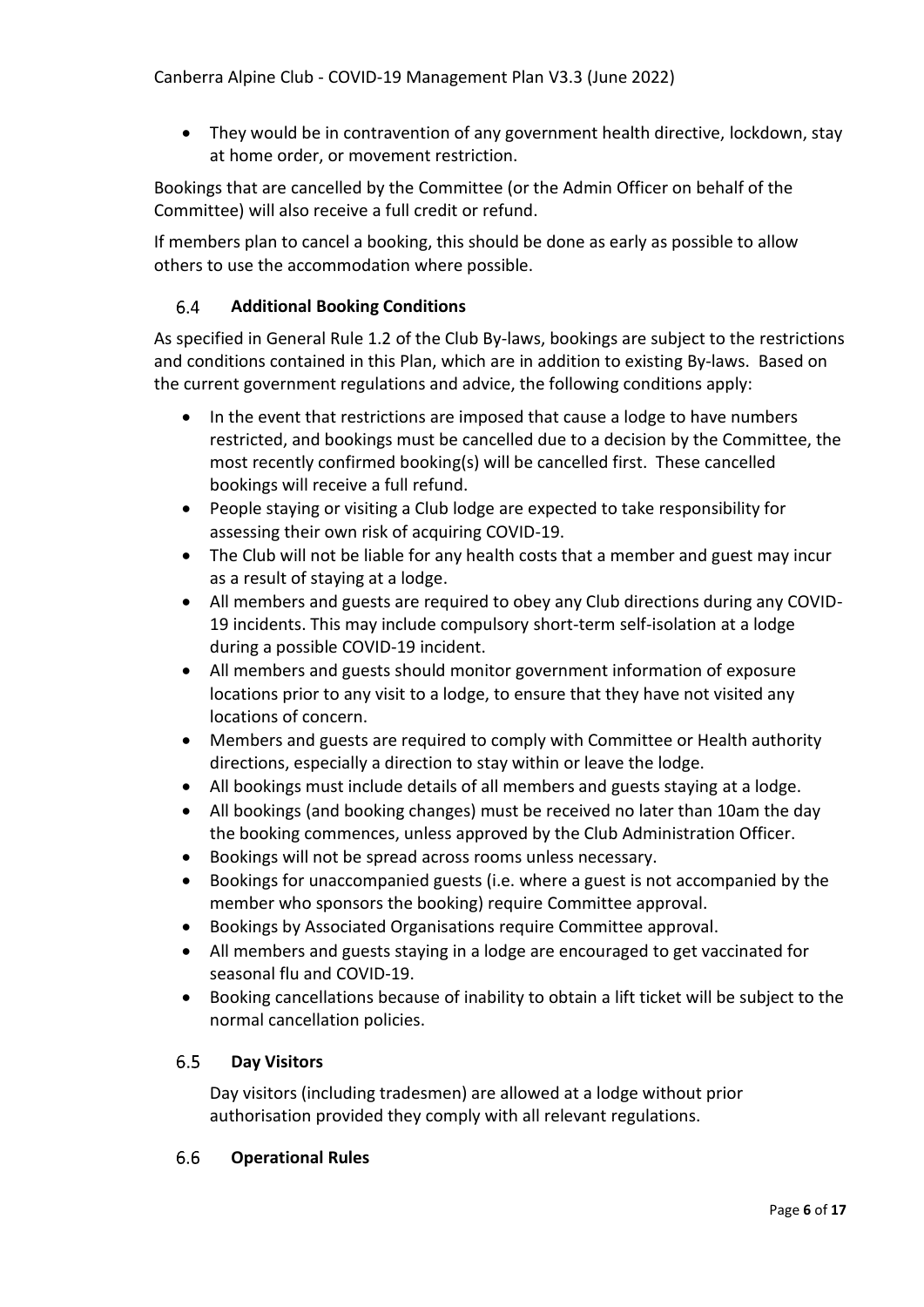- a) All guests and visitors will be required to comply with all applicable social distance requirements, mask requirements, gathering number restrictions, hand and sneeze / cough hygiene requirements and cleaning and disinfecting requirements.
- b) In order to comply with social distancing rules in the common areas, the use of the kitchen, dining and lounge areas may need to be staggered. Party Leaders should assist in co-ordinating this exercise.
- c) Guests must use only their assigned bedroom/s. Nobody is allowed to use a vacant room. Vacant rooms may be undergoing a self-sterilisation period plus the room and bedding may be required for a COVID-19 incident.
- d) In addition to the Lodge Manager (if at Perisher), a Party Leader will be appointed at each lodge. Party Leader duties include encouraging all lodge guests to be aware of their responsibilities under this Plan.
- e) The Lodge Manager and Party Leader have authority to request guests to leave the Lodge in the circumstances outlined in the Plan.

Additional operational rules may be introduced by the Committee depending upon how the future restrictions and conditions evolve.

#### <span id="page-6-0"></span>6.7 **Sanitation and cleaning**

All areas used by any suspected or confirmed case of COVID-19 should be cleaned and disinfected. Party leaders may request guests to assist with this task.

For hard surfaces, either:

- use detergent and water for cleaning followed by disinfectant solution (2-step clean)
- use a combined detergent and disinfectant solution (2-in-1 clean).

Specialist or commercial cleaning is not required.

The Perisher Lodge Managers, Administration Officer and members with Party Leader responsibilities should have an understanding of infection control procedures.

The following on-line course is recommended as a minimum –

<https://www.health.gov.au/resources/apps-and-tools/covid-19-infection-control-training>

#### <span id="page-6-1"></span> $6.8$ **Work Parties**

Work parties will need to comply with all COVID-19 requirements, refer to  $\frac{\text{Attention}}{1}$ [Risk Assessment Work Parties and Social Events.](#page-14-0)

#### <span id="page-6-2"></span>6.9 **Club Events**

With Committee approval, face to face social events and snowsports events may be organised according to social distancing and gathering restrictions applicable at the time.

Social events will need to comply with all COVID-19 requirements, refer to [Attachment B](#page-14-0) – [Risk Assessment Work Parties and Social Events.](#page-14-0)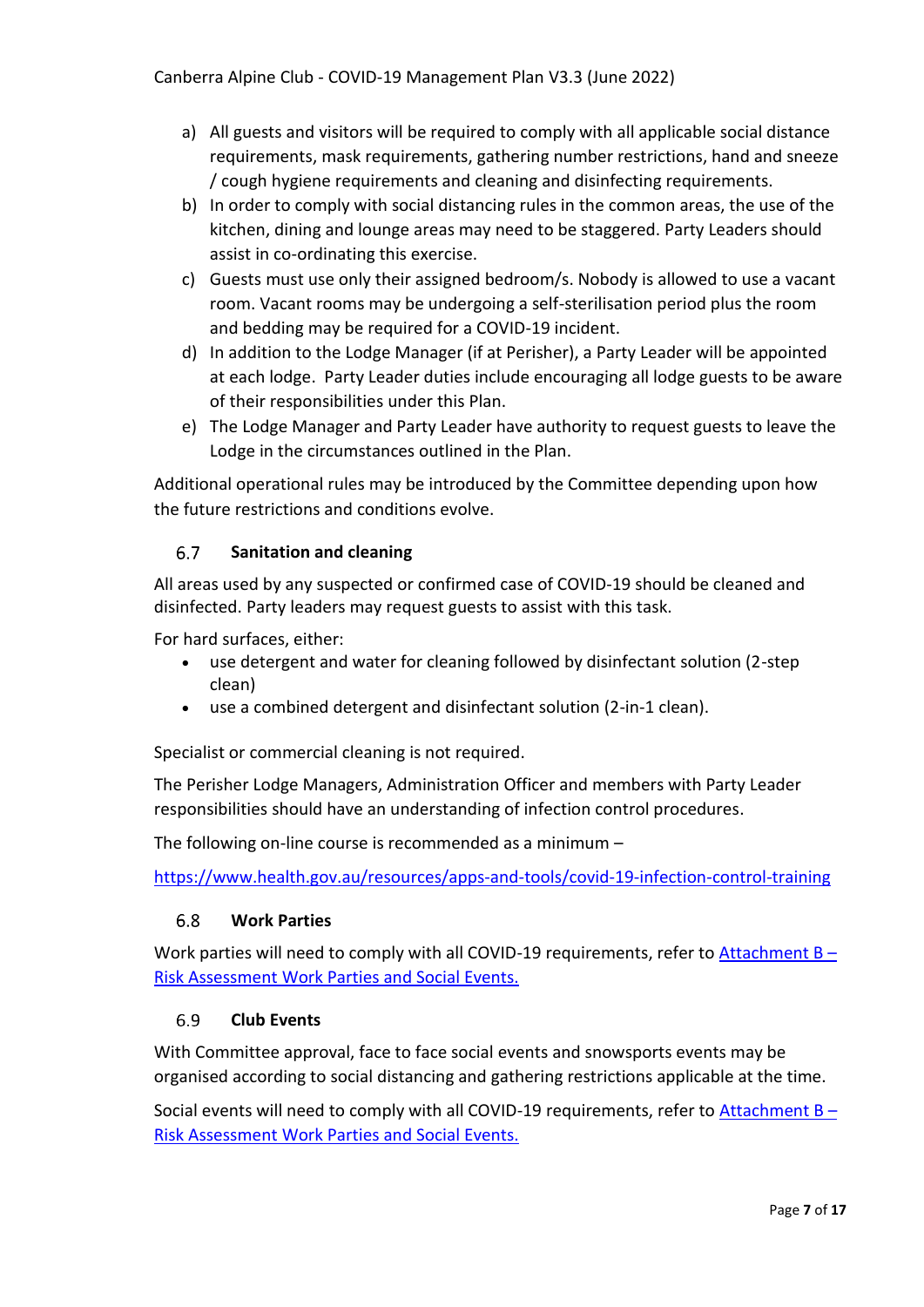# <span id="page-7-0"></span>7. **Part B Covid Incident Responses**

#### <span id="page-7-1"></span> $7.1$ **COVID-19 Definitions and Legal obligations**

There are several feasible scenarios for a COVID-19 incident to occur within a Club lodge. It is very important in dealing with any scenario that all guests (this term describes all people staying at or visiting the lodge) are open and communicate their physical condition to their fellow guests, as it needs to be a relationship of trust.

Guests are required to notify the Lodge Manager, Party Leader or Administration Officer if they test positive to COVID-19 while staying at a Club lodge. Guests are also required to notify other guests who they have spent time with in the 2 days before they started experiencing symptoms and/or tested positive.

The Lodge Manager, Party Leader or Administration Officer should advise other guests that there has been a positive case in the lodge. The Lodge Manager, Party Leader or Administration Officer should only identify a positive case where it is relevant. The Lodge Manager, Party Leader or Administration Officer should not identify a positive case if the positive case has asked not to be identified, noting that the positive case may still have an obligation to notify other guests.

For any incident, directions or advice given by Government or medical officials will take precedence over the procedures provided in this Plan.

If a guest returns a positive (RAT) Rapid Antigen Test or PCR test then the following official guidelines must be followed.

<https://www.nsw.gov.au/covid-19/management/self-isolation-covid-and-close>

<https://www.nsw.gov.au/covid-19/management/household-contacts>

**In the event that a person staying at the lodge returns a positive RAT or PCR result then all other guests at the lodge must assess their risk level and take appropriate action, according to NSW Health guidelines at [https://www.nsw.gov.au/covid-](https://www.nsw.gov.au/covid-19/management/people-exposed-to-covid)[19/management/people-exposed-to-covid.](https://www.nsw.gov.au/covid-19/management/people-exposed-to-covid) Each person must legally follow the NSW guidelines.**

NSW Health may become involved if there are multiple cases associated with a business or workplace, in this case a lodge. Based on further assessment, NSW Health may recommend further actions to reduce the risk of spread of COVID-19.

Closing down a lodge may or may not be required depending on:

• Ongoing transmission risk. Evidence of ongoing spread of infection (transmission) from person to person in the lodge might mean the lodge has to close temporarily to stop transmission between guests.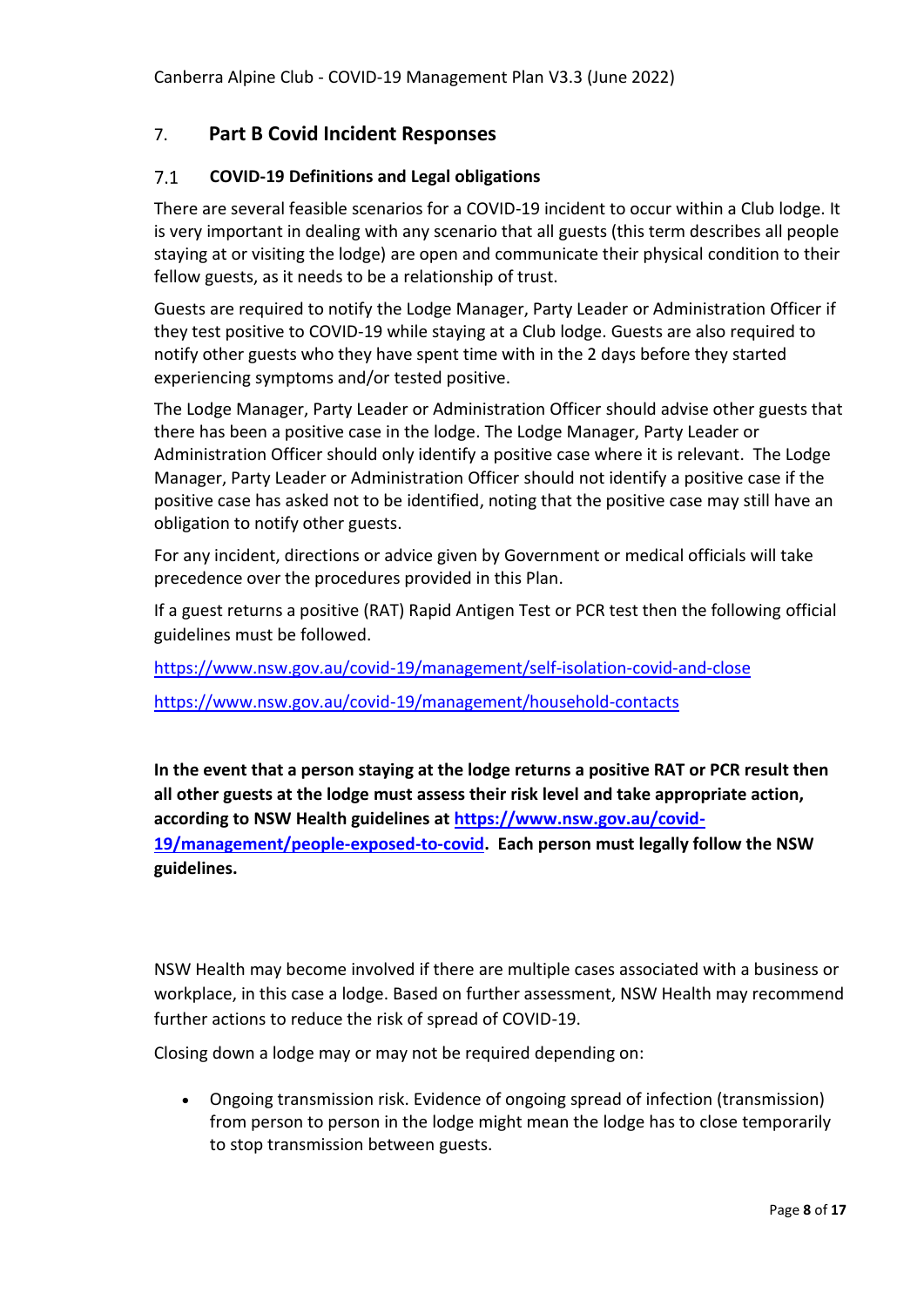• Cleaning requirements. Premises must be appropriately cleaned following attendance of a confirmed case.

#### <span id="page-8-0"></span> $7.2$ **COVID-19 Incident Responses**

Depending on the situation and the advice given by NSW Health, some or all of the following steps should be taken. Safety of guests should be the primary concern.

- **The Party Leader should contact the Administration Officer or COVID Coordinator immediately a positive case has been identified within a lodge.**
- Incoming guests should be notified of the situation and, if appropriate, turned away from the lodge.
- A list of potentially affected guests should be prepared for notification to health authorities if required, including checking physical registers.
- In the event of a positive test for a guest, the relevant lodge should be cleaned and disinfected.
- For Perisher, the NPWS needs to be informed in order to comply with our Lease Clause 5.22 - Infectious Diseases.

#### <span id="page-8-1"></span> $7.3$ **Self-isolation guidelines**

Self-isolation at a Club lodge is **not** permitted as a general principle but may be necessary for short periods of time while awaiting PCR testing results, health authority advice or while transport is arranged. If a member or set of members must self-isolate temporarily approval from the Committee should be obtained and (where not contradictory) the following guidelines should be followed.

The following link to NSW Health provides information on isolation guidelines:

<https://www.nsw.gov.au/covid-19/management/self-isolation-covid-and-close>

- **All** guests at the lodge, even if not required to self-isolate, should minimise contact with others in the lodge. Remain in rooms as much as practical.
- Self-isolating guests must confine themselves to their room at all times unless absolutely unavoidable. If they must leave their room, a mask **must** be worn, and other guests must be avoided.
- Non-affected guests should assist in preparing meals for self-isolating guests (or accepting deliveries of take-away food), with contactless delivery to rooms.
- Affected guests by preference should be in an ensuite room, and if feasible rooms may be rearranged to facilitate this.
- If affected guests are unable to be accommodated in an ensuite room, the closest bathroom should be allocated solely for the use of the affected guests, and clearly marked as such.
- Self-isolation at a lodge beyond the period necessary for test results to be obtained and/or transport to be arranged is only permitted with Committee approval, on the advice of health authorities.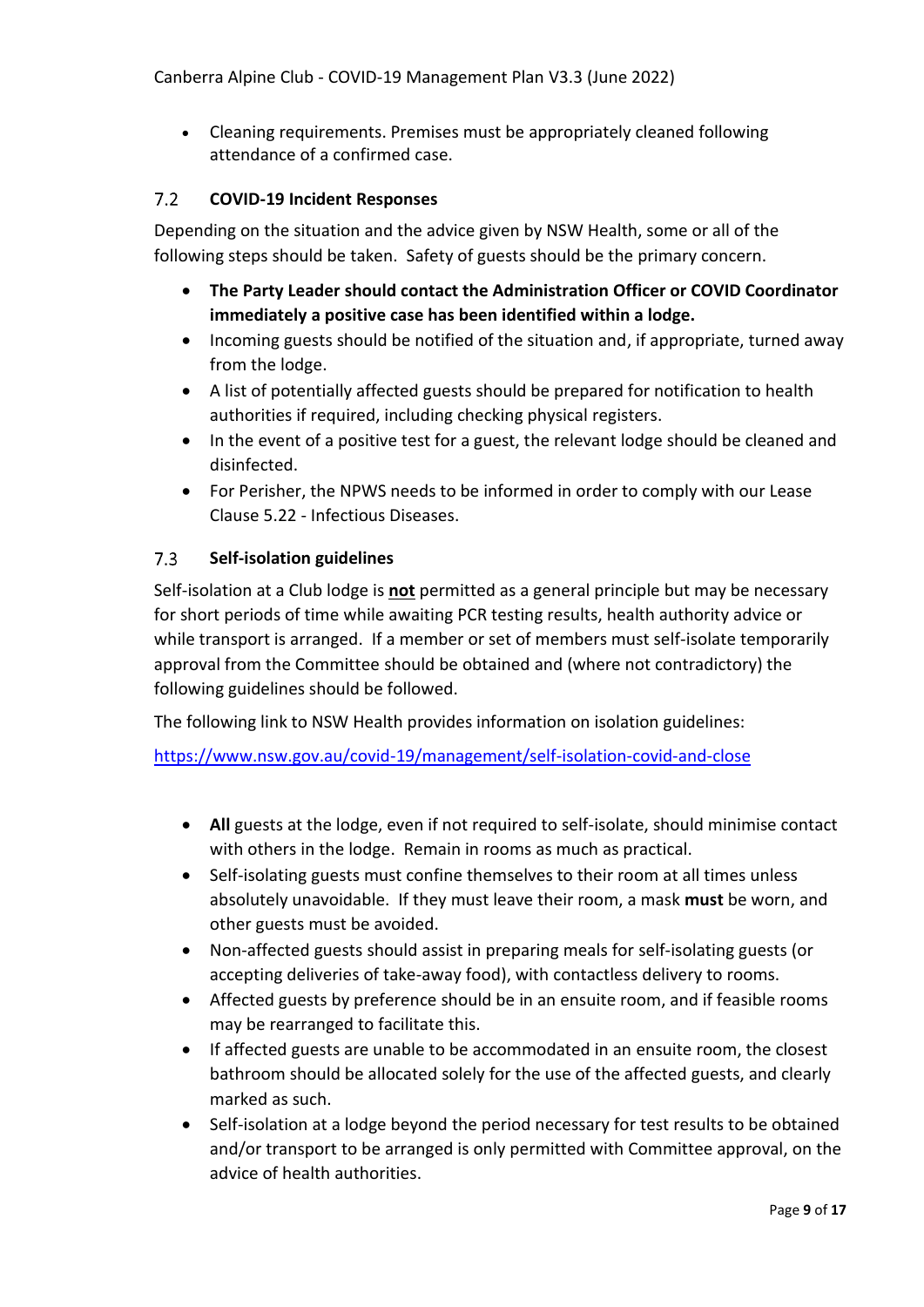Canberra Alpine Club - COVID-19 Management Plan V3.3 (June 2022)

## <span id="page-9-0"></span>8. **Communications**

This Plan will be published on the CAC website, stored in a prominent and easy to access location within each lodge, as well as linked from CBDWeb. Notifications of any updates to the Plan will be provided in Skimail, Facebook and Frozen Acres.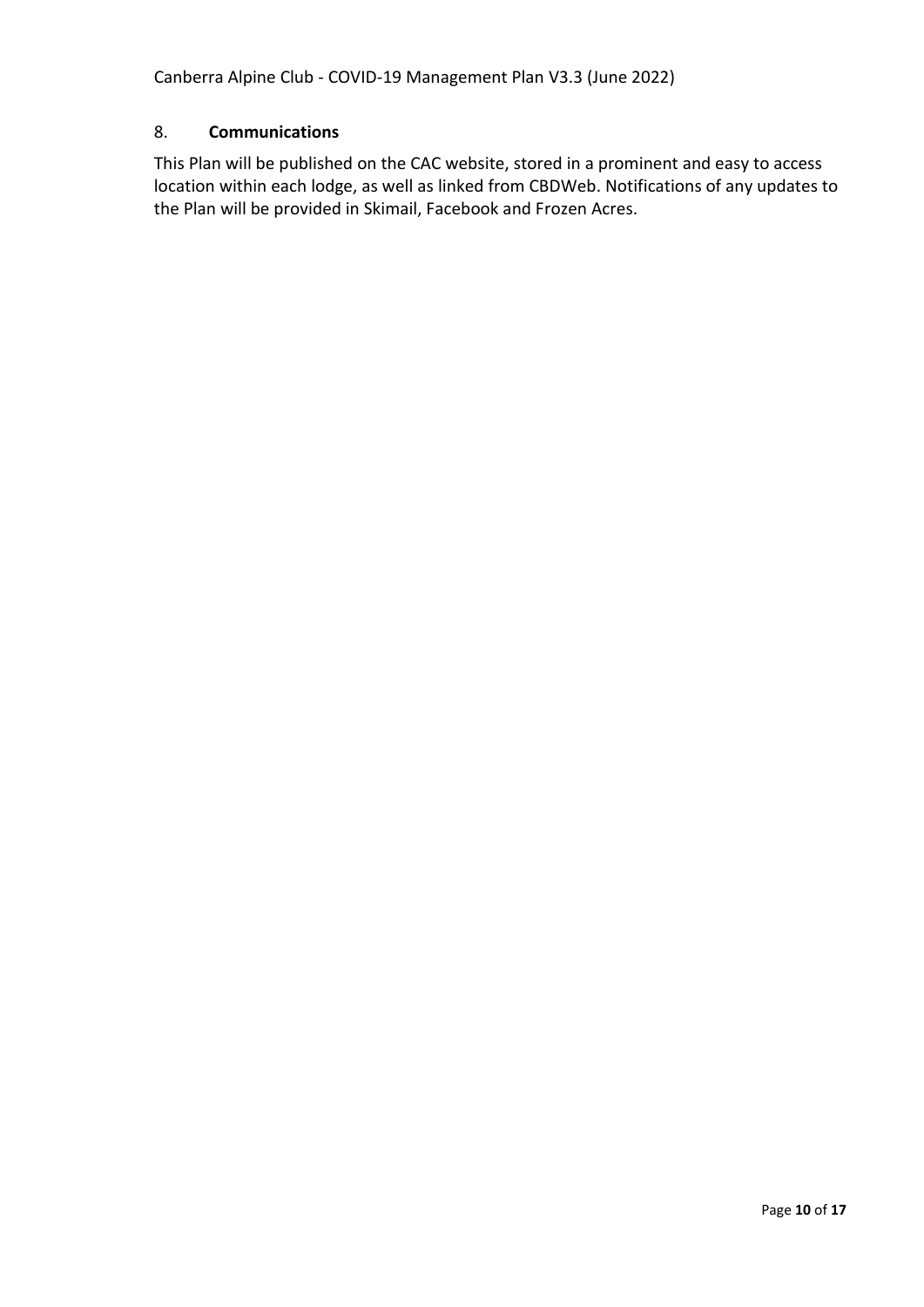# **Attachment A – Risk assessment – Perisher and Jindabyne Lodges**

# **Risk Register – Canberra Alpine Club**

| Safety Risk:                        | Assessor: Club COVID-19 Officer        | Date of assessment: |
|-------------------------------------|----------------------------------------|---------------------|
| Canberra Alpine Club Lodges         |                                        | 8/01/2022           |
| Locations:                          | Date of Event: Winter and summer usage |                     |
| 6 Flame Robin Place Perisher Valley |                                        |                     |
| 3 Banjo Paterson Crescent Jindabyne |                                        |                     |

<span id="page-10-0"></span>

|                   | From Risk Assessment Matrix |                 |             |                                |                              |                                                    |               |
|-------------------|-----------------------------|-----------------|-------------|--------------------------------|------------------------------|----------------------------------------------------|---------------|
| Hazard            | What is                     | Likelihood      | What is     | What are the current           | What further controls are    | How will controls be implemented?                  | Level of      |
|                   | the Harm                    | that the        | the level   | controls?                      | required?                    |                                                    | Risk, after   |
|                   | that may                    | harm would      | of Risk?    |                                |                              |                                                    | new           |
|                   | occur?                      | occur?          |             |                                |                              |                                                    | controls      |
| Infectious        | Minor                       | <b>Possible</b> | Medium      | - Detailed COVID Plan          | - Continually monitoring     | 1. Lodge Managers, Party Leaders and Guests        | <b>Medium</b> |
| disease           | Infection                   |                 | <b>Risk</b> | (attached) to be implemented   | changes in Government        | are familiar with the COVID-19 Management Plan     | <b>Risk</b>   |
| (including        | may                         | Might occur     |             | for 2022.                      | regulations and adjust       | - they implement controls as outlined in the Plan. |               |
| COVID-19)         | spread to                   | at some         |             | - Members lodge bookings       | operating practices, as      | Respond to updates and implement any new           |               |
|                   | others                      | time            |             | may be capped. Refer to        | necessary.                   | controls. Committee has oversight and responds     |               |
| Lodge             |                             |                 |             | strategies in the COVID-19     | - Seek Health authority's    | where necessary.                                   |               |
| <b>Managers</b>   |                             |                 |             | Management Plan                | advice as necessary and      | 2. Perisher Lodge Managers install signs           |               |
| and               |                             |                 |             | - Access to the Perisher       | follow their instructions.   | restricting access to the Managers Flat.           |               |
| <b>Volunteers</b> |                             |                 |             | Managers flat is banned for    | - Continually review current | 3. Perisher Lodge Managers and Committee to        |               |
| <b>WHS</b>        |                             |                 |             | Club members and guests.       | controls and implement any   | set up the Perisher and Jindabyne lodges for the   |               |
|                   |                             |                 |             | - Perisher Lodge Managers'     | new controls as determined   | necessary COVID-19 rules.                          |               |
|                   |                             |                 |             | exposure to the members and    | by the Committee.            | 4. Perisher Lodge Managers, Party Leaders and      |               |
|                   |                             |                 |             | guests is limited to essential |                              | Committee to maintain COVID-19 signs (hygiene,     |               |
|                   |                             |                 |             | duties as deemed necessary     |                              | physical distancing, number limits etc) throughout |               |
|                   |                             |                 |             |                                |                              | the lodges.                                        |               |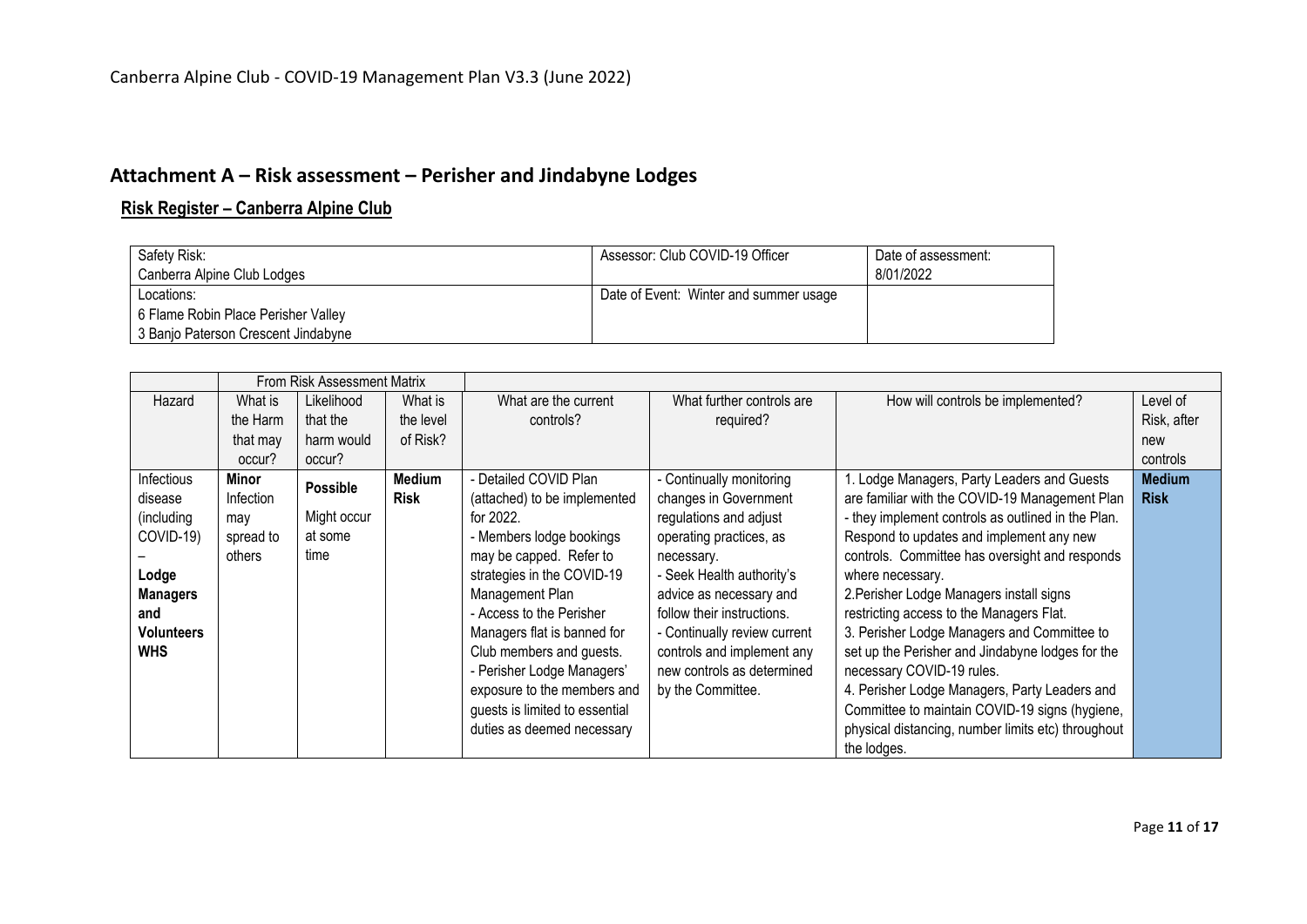|              | From Risk Assessment Matrix |                 |             |                               |                               |                                                     |               |
|--------------|-----------------------------|-----------------|-------------|-------------------------------|-------------------------------|-----------------------------------------------------|---------------|
| Hazard       | What is                     | Likelihood      | What is     | What are the current          | What further controls are     | How will controls be implemented?                   | Level of      |
|              | the Harm                    | that the        | the level   | controls?                     | required?                     |                                                     | Risk, after   |
|              | that may                    | harm would      | of Risk?    |                               |                               |                                                     | new           |
|              | occur?                      | occur?          |             |                               |                               |                                                     | controls      |
|              |                             |                 |             | in the COVID-19               |                               | 5. Committee and Perisher Lodge Managers to         |               |
|              |                             |                 |             | Management Plan.              |                               | set up and maintain all sanitising stations in both |               |
|              |                             |                 |             | - Perisher Lodge Managers     |                               | lodges. Appropriate signs are displayed on what     |               |
|              |                             |                 |             | are requested not to have     |                               | guests need to do during their stay.                |               |
|              |                             |                 |             | face-to-face contact with the |                               | 6. Perisher Lodge Managers have Committee           |               |
|              |                             |                 |             | members and guests unless     |                               | authority to expel any user or visitor from the     |               |
|              |                             |                 |             | required and they feel safe.  |                               | Perisher Lodge if they fail to or refuse to follow  |               |
|              |                             |                 |             | - Hygiene protocols and       |                               | the controls or directions given by the Perisher    |               |
|              |                             |                 |             | physical distancing are       |                               | Lodge Managers.                                     |               |
|              |                             |                 |             | carried out by Perisher Lodge |                               | 7. All COVID related controls and decisions will    |               |
|              |                             |                 |             | Managers, members, guests     |                               | be made jointly by the Lodge Managers and           |               |
|              |                             |                 |             | and contractors/suppliers.    |                               | Committee.                                          |               |
|              |                             |                 |             |                               |                               | 8. The Perisher Lodge Managers to only have         |               |
|              |                             |                 |             |                               |                               | essential contact with guests. Socialising is not   |               |
|              |                             |                 |             |                               |                               | recommended.                                        |               |
| Infectious   | <b>Minor</b>                | <b>Possible</b> | Medium      | - Detailed COVID Plan to be   | - Continually monitor changes | 1. The Lodge Managers, Committee and Party          | <b>Medium</b> |
| disease      | Infection                   |                 | <b>Risk</b> | implemented for 2022.         | in Government regulations     | Leaders are briefed on the COVID-19                 | <b>Risk</b>   |
| $(COVID-19)$ | may                         | Might occur     |             | Highlights:                   | and adjust operating          | Management Plan and implement controls as           |               |
| - Incident   | spread to                   | at some         |             | - Perisher Lodge Managers     | practices, as necessary.      | outlined in the Plan. Regularly review, update,     |               |
|              | others                      | time            |             | are required to be tested for | - Seek Health authority's     | and implement any new controls. Committee to        |               |
|              |                             |                 |             | COVID-19 if they experience   | advice and follow their       | have oversight and respond where necessary.         |               |
|              |                             |                 |             | any flu-like symptoms or if   | instructions.                 | 2. Perisher Lodge Managers to monitor their own     |               |
|              |                             |                 |             | they have a confirmed         | - Clean of the lodges         | health and check for symptoms. Be tested for        |               |
|              |                             |                 |             | exposure to COVID-19. They    | according to COVID-19         | COVID-19 and follow self-quarantine instructions.   |               |
|              |                             |                 |             | may self-quarantine in the    | requirements, if necessary.   | 3. Committee and Perisher Lodge Managers to         |               |
|              |                             |                 |             | Perisher Lodge Flat for the   | - Perisher Lodge Managers     | quickly respond to a notification of an incident    |               |
|              |                             |                 |             | necessary time.               | may need to vacate the        |                                                     |               |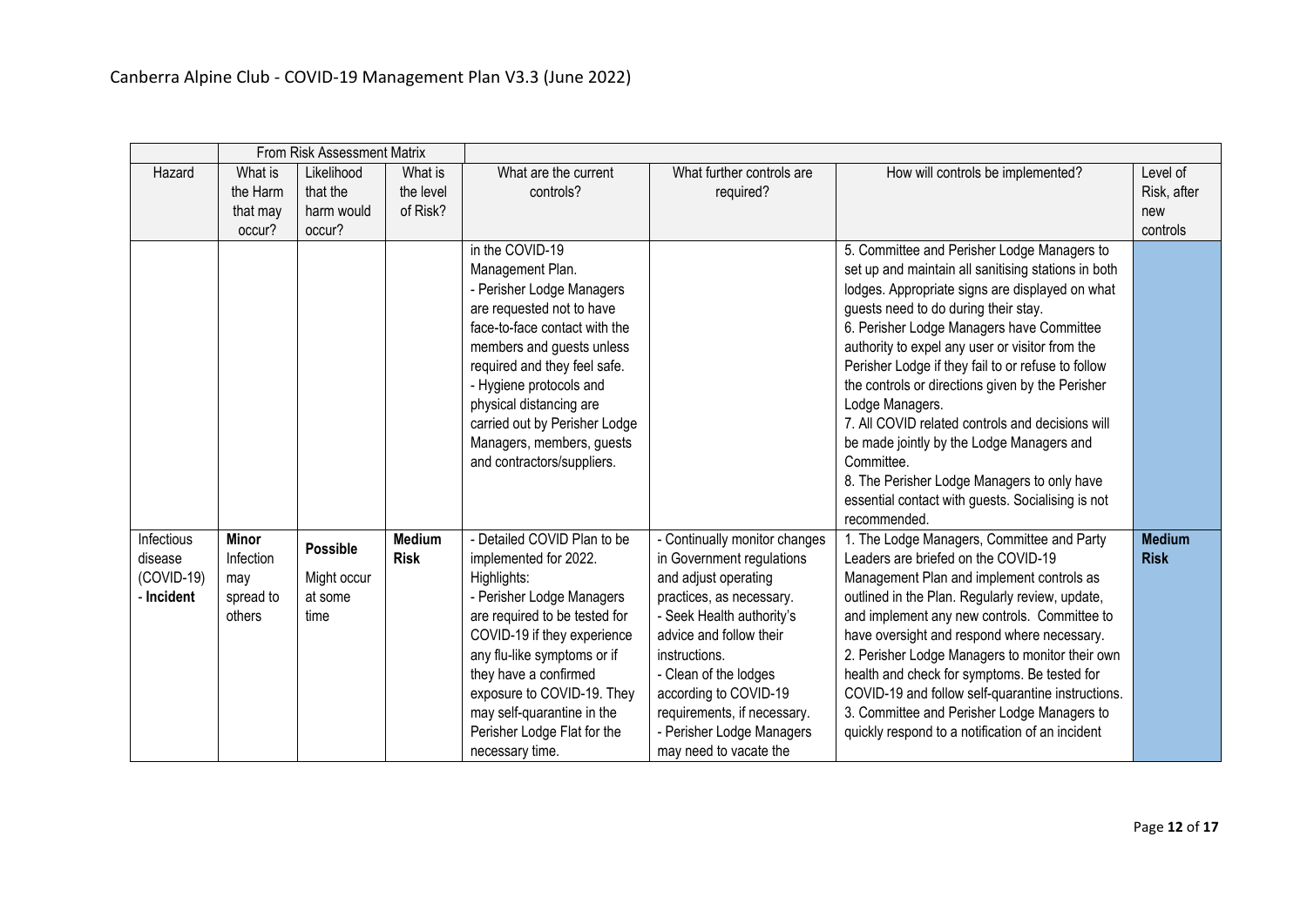| From Risk Assessment Matrix                                                                             |          |                                                           |           |                                                                                                        |                                                                                        |                                                                                                                                                                                                                       |             |
|---------------------------------------------------------------------------------------------------------|----------|-----------------------------------------------------------|-----------|--------------------------------------------------------------------------------------------------------|----------------------------------------------------------------------------------------|-----------------------------------------------------------------------------------------------------------------------------------------------------------------------------------------------------------------------|-------------|
| Hazard                                                                                                  | What is  | Likelihood                                                | What is   | What are the current                                                                                   | What further controls are                                                              | How will controls be implemented?                                                                                                                                                                                     | Level of    |
|                                                                                                         | the Harm | that the                                                  | the level | controls?                                                                                              | required?                                                                              |                                                                                                                                                                                                                       | Risk, after |
|                                                                                                         | that may | harm would                                                | of Risk?  |                                                                                                        |                                                                                        |                                                                                                                                                                                                                       | new         |
|                                                                                                         | occur?   | occur?                                                    |           |                                                                                                        |                                                                                        |                                                                                                                                                                                                                       | controls    |
|                                                                                                         |          |                                                           |           | - Close the Perisher or<br>Jindabyne lodges for cleaning<br>if there is a confirmed COVID-<br>19 case. | Perisher Lodge and return to<br>their homes.<br>- Identify/train back-up<br>Manager/s. | and coordinate responses as outlined in the<br>COVID-19 Management Plan.<br>4. Club Administration Officer to provide the<br>lodge booking registration details to the State<br>Health Authority for contact tracing. |             |
|                                                                                                         |          |                                                           |           |                                                                                                        |                                                                                        |                                                                                                                                                                                                                       |             |
|                                                                                                         |          | Risk Review (To be conducted Pre, During & Post activity) |           |                                                                                                        |                                                                                        |                                                                                                                                                                                                                       |             |
| Are the risk control measures (for each hazard) working effectively in both their design and operation? |          |                                                           |           |                                                                                                        |                                                                                        |                                                                                                                                                                                                                       |             |
| Have the risk control measures (for each hazard) introduced new problems?                               |          |                                                           |           |                                                                                                        |                                                                                        |                                                                                                                                                                                                                       |             |
| Have all hazards been identified?<br>Are safety procedures (for each hazard) being followed?            |          |                                                           |           |                                                                                                        |                                                                                        |                                                                                                                                                                                                                       |             |
|                                                                                                         |          |                                                           |           |                                                                                                        |                                                                                        |                                                                                                                                                                                                                       |             |
|                                                                                                         |          |                                                           |           | Has instruction and training provided to workers and volunteers on how to work safely been successful? |                                                                                        |                                                                                                                                                                                                                       |             |

• Are workers and volunteers aware of and implementing all safety practices?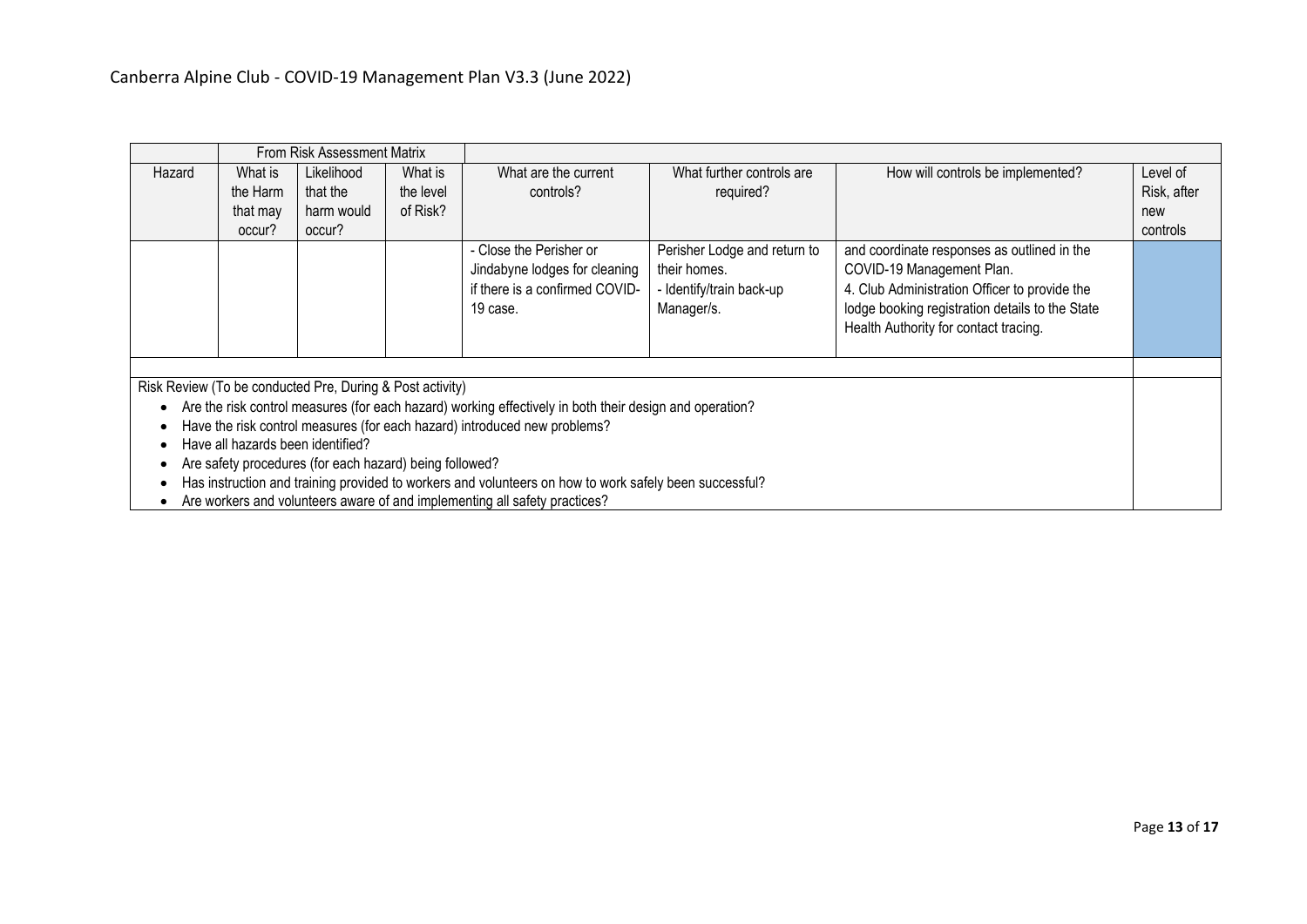Use the matrix below to determine the harm, likelihood and level of risk as described in the risk register previous.

|                                                                  | Consequences $\rightarrow$                 |                                                                       |                                                                                  |                              |                                                        |  |  |
|------------------------------------------------------------------|--------------------------------------------|-----------------------------------------------------------------------|----------------------------------------------------------------------------------|------------------------------|--------------------------------------------------------|--|--|
| Likelihood<br>↓                                                  | Insignificant<br>No injuries/ near<br>miss | <b>Minor</b><br>First-aid treatment/<br>on-site, release<br>immediate | Moderate<br>Medical treatment<br>needed, contained<br>with outside<br>assistance | Major<br>Extensive injuries, | <b>Disastrous</b><br>Death or Permanent<br>Disablement |  |  |
| <b>Almost Certain</b><br>Is expected to occur in most situations | H                                          | H                                                                     | E                                                                                | E                            | E                                                      |  |  |
| Likely<br>Will probably occur in most circumstances              | M                                          | H                                                                     | H                                                                                | E                            | E                                                      |  |  |
| Possible<br>Might occur at some time                             |                                            | M                                                                     | H                                                                                | E                            | E                                                      |  |  |
| <b>Unlikely</b><br>Could occur at some time                      |                                            |                                                                       | M                                                                                | H                            | E                                                      |  |  |
| Rare<br>May occur only under exceptional circumstances           |                                            |                                                                       | M                                                                                | H                            | H                                                      |  |  |

Key: L – low risk, manage by routine procedures

M – moderate risk, management responsibility must be specified

H – high risk, management attention needed

E – extreme risk, immediate action required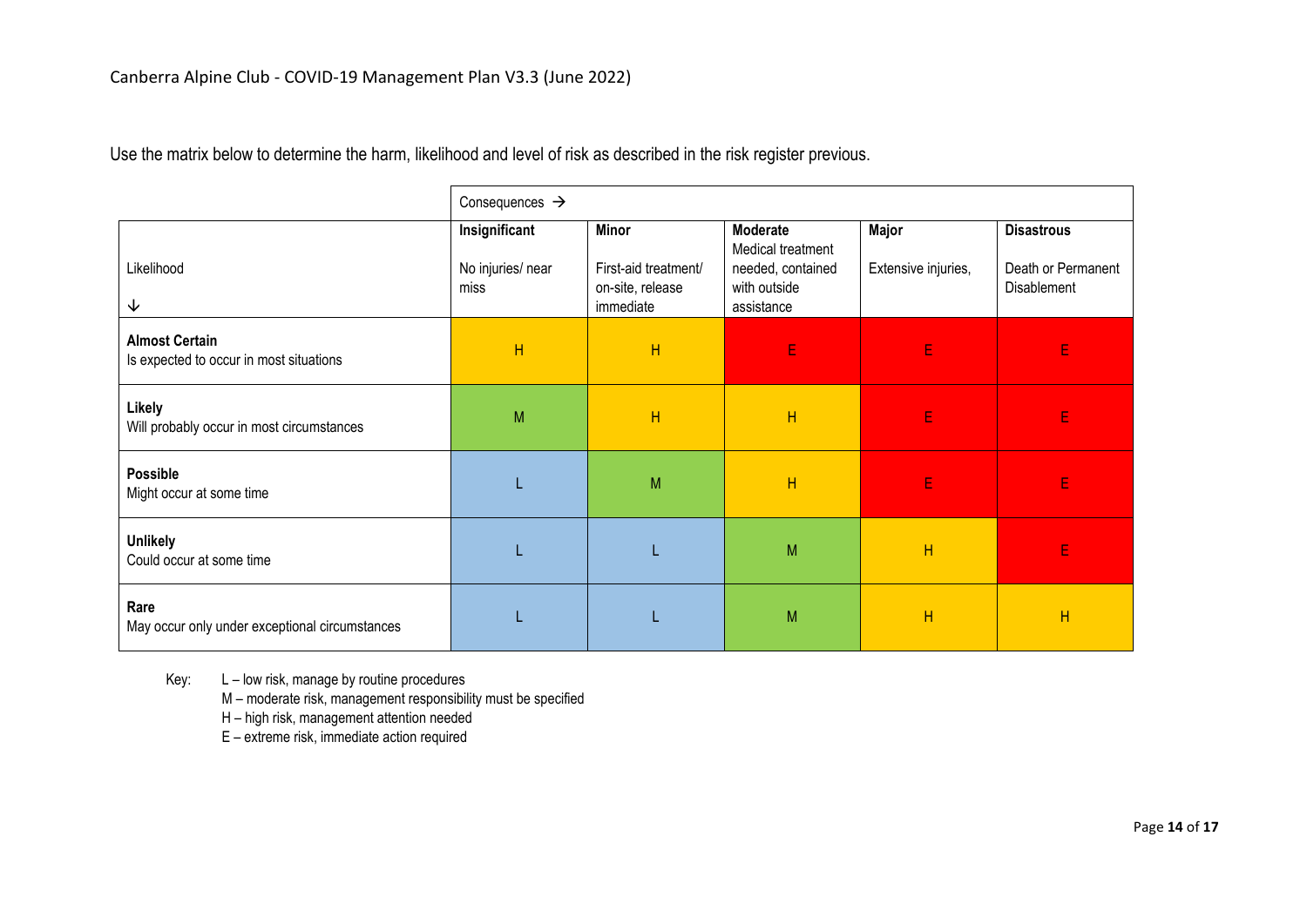<span id="page-14-0"></span>

|                                                                       | <b>CAC Work Party</b>                                              |                                               |                                                | <b>Risk Assessment for COVID-19 Considerations</b> |                                                                                                                                                                                                                                                                                                                               |                                                                                                                                                                                                                                                                                                                                                                                                                                                                                                                                                                                                                                  |                                  |  |  |  |
|-----------------------------------------------------------------------|--------------------------------------------------------------------|-----------------------------------------------|------------------------------------------------|----------------------------------------------------|-------------------------------------------------------------------------------------------------------------------------------------------------------------------------------------------------------------------------------------------------------------------------------------------------------------------------------|----------------------------------------------------------------------------------------------------------------------------------------------------------------------------------------------------------------------------------------------------------------------------------------------------------------------------------------------------------------------------------------------------------------------------------------------------------------------------------------------------------------------------------------------------------------------------------------------------------------------------------|----------------------------------|--|--|--|
|                                                                       | (From Risk Assessment Matrix)                                      |                                               |                                                |                                                    | PC 31/05/2020                                                                                                                                                                                                                                                                                                                 |                                                                                                                                                                                                                                                                                                                                                                                                                                                                                                                                                                                                                                  |                                  |  |  |  |
| Job                                                                   | COVID<br>Hazard                                                    | What is the<br>Harm that<br>may occur?        | Likelihood that<br>the harm<br>would occur?    | What is<br>the level<br>of Risk?                   | What controls are required?                                                                                                                                                                                                                                                                                                   | How will controls be implemented?                                                                                                                                                                                                                                                                                                                                                                                                                                                                                                                                                                                                | Level of Risk,<br>after controls |  |  |  |
| - Internal<br>Maintenance<br>- External<br>Maintenance<br>- Gardening | <b>Infectious</b><br><b>Illness</b><br>(including<br>COVID-<br>19) | Minor<br>Infection<br>may spread<br>to others | <b>Possible</b><br>Might occur at<br>some time | <b>Medium</b><br><b>Risk</b>                       | For COVID-19 -<br>Adherence to current<br>COVID-19 controls (COVID-<br>19 Management Plan):<br>- Total group limited to lodge<br>capacity<br>- Non-participation if ill or<br>has been exposed to<br>COVID.<br>- Social distancing-1.5m.<br>- No shared equipment.<br>- Clean surfaces and areas<br>(kitchens, toilets, etc). | 1. Sign-in sheet checking health and COVID<br>exposure.<br>2. Ask attendees to bring personal PPE (mask,<br>eyewear, gloves and sanitiser).<br>2. COVID-related information added to the usual<br>safe-practices induction.<br>3. Discuss implementation of individual application<br>of COVID controls, i.e. PPE (mask, eyewear,<br>gloves) and hygiene.<br>4. Working groups of 2-3 people only. Total to be<br>limited by the relevant State or Territory applicable<br>as the time.<br>5. Adherence to social distancing where possible<br>6. Where distancing is not possible, PPE to be<br>used as discussed at induction. | <b>Medium Risk</b>               |  |  |  |

# **Attachment B – Risk assessment – Work parties and social events**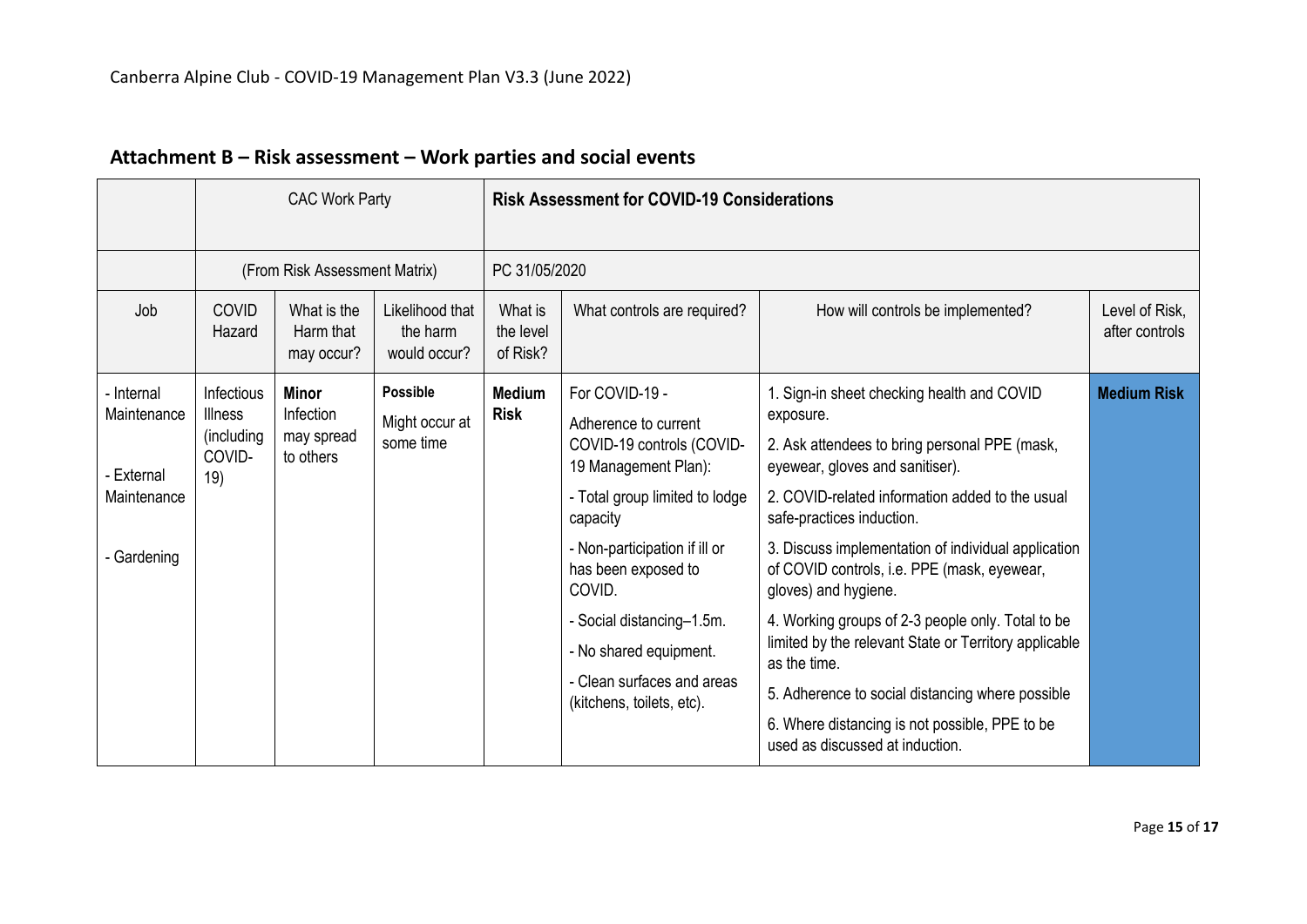|                  |                                                      |                                                      |                                                |                              | - Facilities for practicing<br>good personal hygiene<br>- Hand sanitiser readily<br>available.<br>- PPE to be used where<br>necessary and practical. | 7. Limit sharing of equipment.<br>8. Where equipment must be shared,<br>clean/sanitise hands and equipment.<br>9. Group to carry hand sanitiser and disinfectant<br>wipes.<br>10. Appropriate signage in Perisher and<br>Jindabyne lodges to illustrate hygiene and other<br>COVID practices. |                    |
|------------------|------------------------------------------------------|------------------------------------------------------|------------------------------------------------|------------------------------|------------------------------------------------------------------------------------------------------------------------------------------------------|-----------------------------------------------------------------------------------------------------------------------------------------------------------------------------------------------------------------------------------------------------------------------------------------------|--------------------|
| Social<br>events | Infectious<br>Illness<br>(including<br>COVID-<br>19) | <b>Minor</b><br>Infection<br>may spread<br>to others | <b>Possible</b><br>Might occur at<br>some time | <b>Medium</b><br><b>Risk</b> | As above.<br>Limits will be determined by<br>the venue size.                                                                                         | Adherence to social distancing where possible<br>Where distancing is not possible, PPE to be<br>used.- Limit sharing of equipment.<br>Where equipment must be shared, clean/sanitise<br>hands and equipment.                                                                                  | <b>Medium Risk</b> |